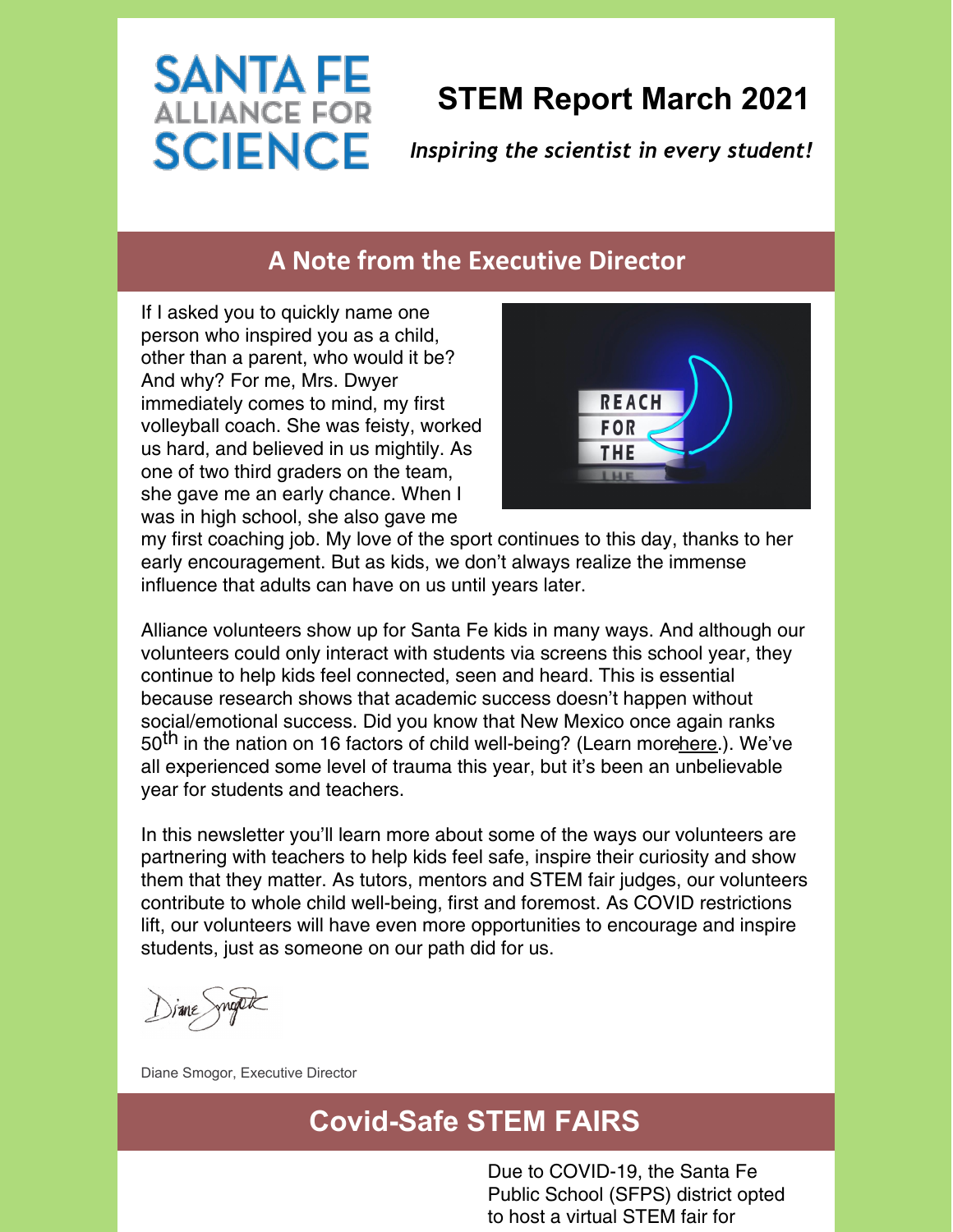# **SFPS Competitive District STEM Fair**

Santa Fe Public Schools 2020-2021

schools interested in participating. This year's STEM fair – while it looked and felt very different – still gave SFPS students the chance to show off their work and discuss their project with a judge. **[MORE](https://files.constantcontact.com/1497272b601/4504fac9-740b-4687-9922-1bcef959e79f.pdf)** 

### **School Tutoring: A Runaway Success**

Since November, Ken Prokuski of the SFAFS has been remotely mentoring two groups of 4<sup>th</sup> grade children in math at Nina Otero Community School in Santa Fe through the Alliance Adopt-A-Scientist Program. He is supplementing the usual syllabus that Brenda Dominguez, their teacher, is pursuing.

"The new curriculum moves quickly through concepts," said Brenda. "Part of our success is that Ken and I have weekly communication and share resources. The need for math support in online teaching is ongoing. The fact that I had someone to come in and provide that support was incredible."



*Nina Otero Community School 4th graders show their understanding with a thumbs up during an online tutoring session with Ken Prokuski.*

#### **[MORE](https://files.constantcontact.com/1497272b601/c01f7d85-8e21-46f1-b820-ec60470935be.pdf)**

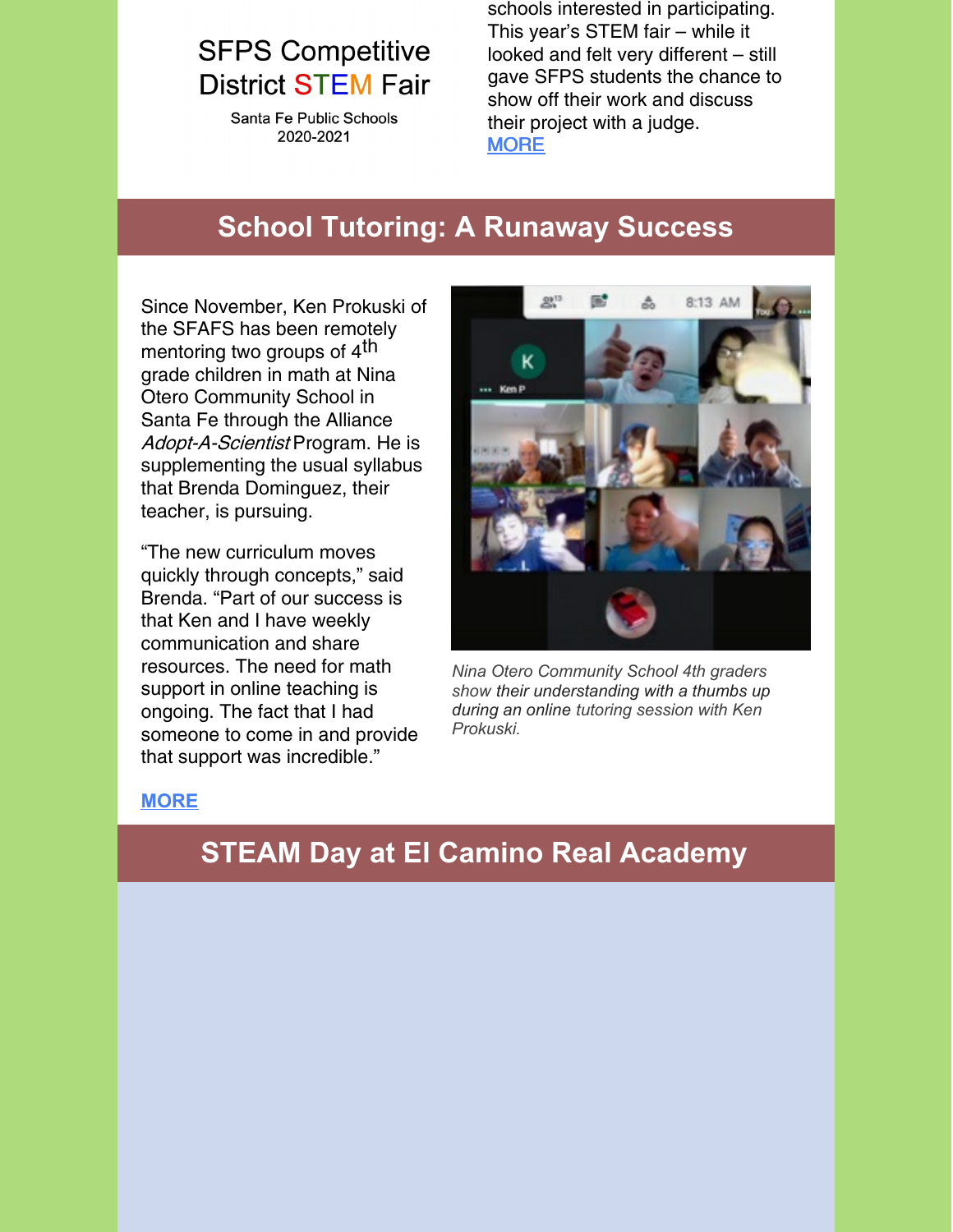

*Board Member Hubert van Hecke discusses Fibonacci numbers in nature during one of his interactive presentations at ECRA STEAM day.*

More than 250 students at El Camino Real Academy (ECRA) in grades 5-8 engaged in a variety of hands-on activities at the Jan. 29 virtual STEAM Day, organized by ECRA grade 3 teacher Alicia Ayala. "STEAM Day was excellent," Alicia said. "Both students, families and staff enjoyed the engaging presentations. The feedback that we received from families was very positive." Six Alliance volunteers led lessons that day, ranging from understanding Microbits to discovering how the brain and nerves control our movement.

# **Global Garbage Patches**



Each month, the Santa Fe Indian School/Café Scientifique-New Mexico organizes an interactive Teen Science Café, with support from the Santa Fe Alliance for Science and other community partners. At the Feb. 26 Café, middle and high school students from Santa Fe, Taos and Indonesia learned about garbage patches (large areas of marine debris concentration) from Desiray Wilson, NASA Associate Scientific Programmer. Wilson introduced students to garbage patches in the world's oceans and their implications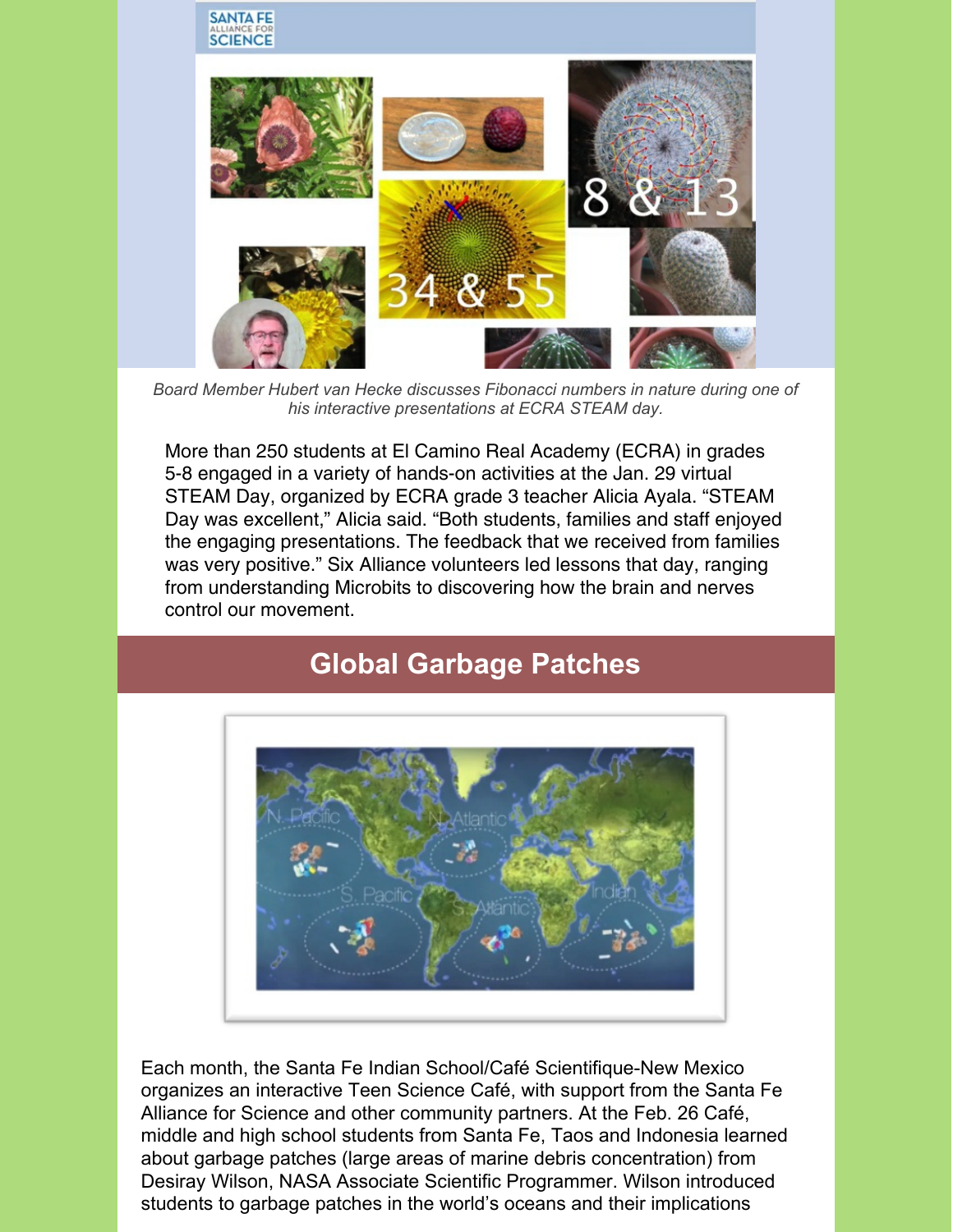throughout the globe. Science Café teen leaders also led breakout rooms with activities on the NASA story maps website.

### **Teacher Tribute**



*Hope Cahill demonstrates a scientific principle in her 6th-grade classroom.*

#### **Hope Cahill, A Passion for Science**

Santa Fe Public Schools is blessed with many talented science teachers This article is the first of a series to acknowledge outstanding STEM teachers, especially in the darkness of these remote-learning times. We hope you'll send us the [names](mailto:info@sfafs.org) of others you would like to see recognized.

**Read about [Eldorado](https://files.constantcontact.com/1497272b601/ff356573-c602-42af-8904-15a562ea1fc7.pdf) science teacher Hope Cahill.**

#### **Donor Spotlight: Avalon Trust**

Avalon Trust has financially supported the Santa Fe Alliance for Science for the past six years. According to Julia Peters, Avalon Trust's Chief Counsel and one of the firm's three partners, "The Alliance is an incredible asset to Santa Fe. We love the structure of the organization, how it takes advantage of local talent, and the volunteer structure. It is a very lean and unique organization; it's essentially a network of experts that are being leveraged to educate our teachers and young budding scientists and mathematicians."



*Avalon partners (L-R) Julia Peters, Andrew Wallerstein, and Christine McDermott.*

avalon **Avalon Trust** 

#### **[MORE](https://files.constantcontact.com/1497272b601/080c4951-80d7-4d4d-b31a-f1b0134645d8.pdf)**

Thank you to the generous individuals who support our work, and to the following organizations and businesses who make this all possible.

- **Buckman Family Fund**
- **Celia Lipton Farris & Victor W. Farris Foundation**
- **Covid-19 Response Fund**
- **Las Campanas Community Fund**
- **Susan & Conrad De Jong Fund**